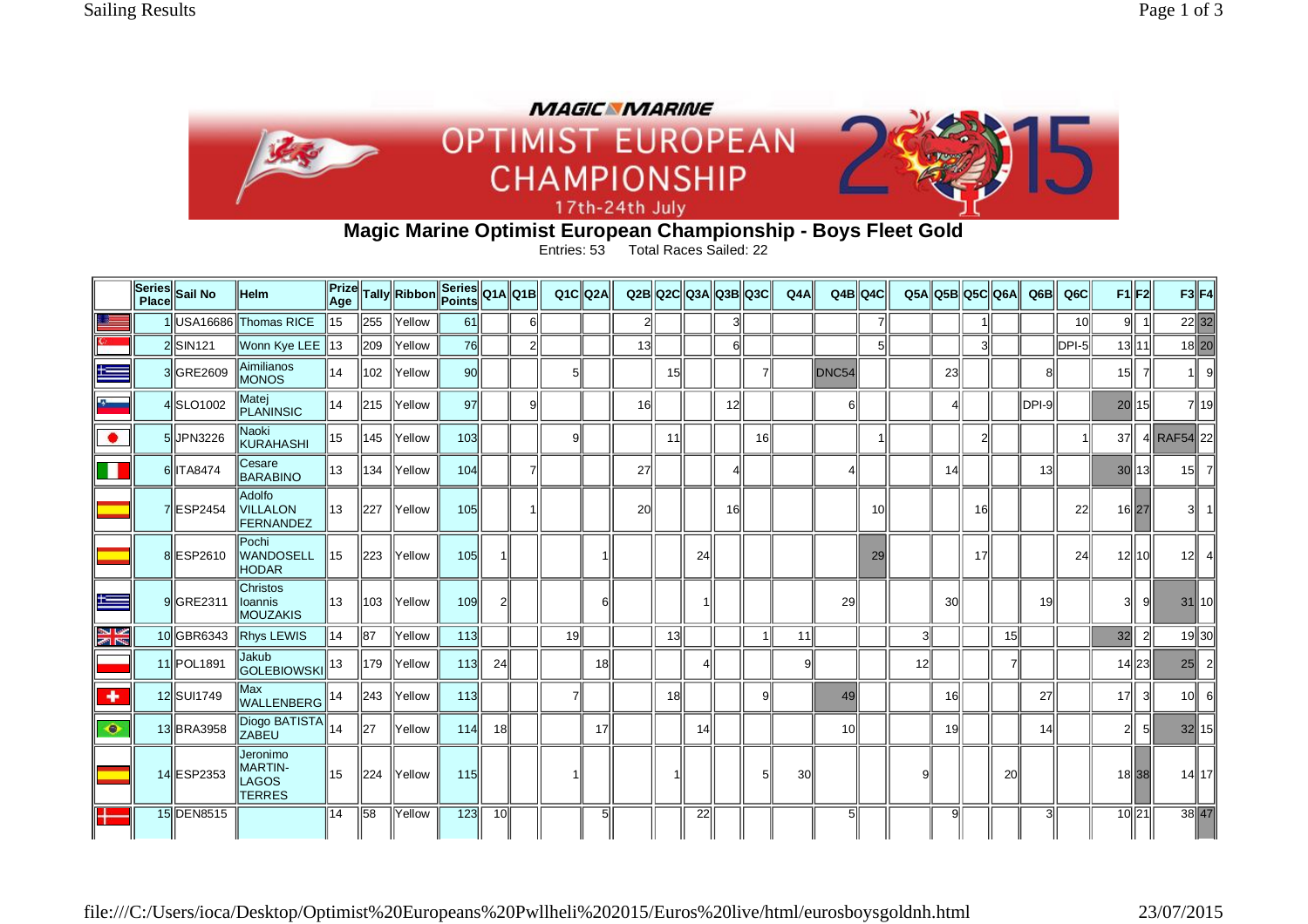|                                  |           |               | Nikolai<br><b>RØRHOLM</b><br><b>BORCH</b> |    |     |        |            |           |                |                   |     |                   |                |                |                |    |          |              |                |                |    |                 |    |                 |                 |          |         |           |
|----------------------------------|-----------|---------------|-------------------------------------------|----|-----|--------|------------|-----------|----------------|-------------------|-----|-------------------|----------------|----------------|----------------|----|----------|--------------|----------------|----------------|----|-----------------|----|-----------------|-----------------|----------|---------|-----------|
| <b>AR</b>                        |           | 16 NZL4496    | Ben<br><b>PATERSON</b>                    | 15 | 167 | Yellow | 130        |           | 8 <sup>1</sup> |                   |     | 8                 |                |                | 21             |    |          |              |                | 15             |    |                 | 5  |                 |                 | 25       | 14      | 30 49     |
|                                  |           | 17 TUR1922    | <b>Atil API</b>                           | 15 | 244 | Yellow | <b>130</b> |           |                |                   | 30  |                   |                | $\overline{9}$ |                |    |          | 19           |                |                | 11 |                 |    | 10 <sup>1</sup> |                 | 51       | 24      | 21  27    |
|                                  |           | 18 NED3237    | Thomas<br><b>WESTERHOF</b>                | 13 | 164 | Yellow | 131        |           |                | $\overline{2}$    |     |                   | 8 <sup>1</sup> |                |                | 12 |          |              |                | $\overline{2}$ |    |                 |    |                 |                 |          | 45 17   | $51$  40  |
|                                  |           | 19 SWE4628    | Ludde<br><b>LINDQVIST</b>                 | 15 | 232 | Yellow | 131        | 14        |                |                   | 10l |                   |                | 12             |                |    |          |              | 8              |                |    | 14              |    |                 |                 |          | 38 30   | 2 45      |
| ۰                                |           | 20 SUI1695    | Alec HATEBUR 14                           |    | 240 | Yellow | 134        | 7         |                |                   | 34  |                   |                | 32             |                |    |          |              | 6              |                |    | 9               |    |                 | 8               |          | 27 28   | 8 <br>9II |
| ╋                                |           | 21 SWE4631    | lsak<br><b>RYDHOLM</b>                    | 14 | 235 | Yellow | 135        |           | 12             |                   |     | 15                |                |                | 22             |    | 10       |              |                | 6              |    |                 |    |                 |                 |          | 21 52   | 17  31    |
| ⊹                                |           | 22 FIN380     | Ville<br>KORHONEN                         | 14 | 64  | Yellow | 135        | 23        |                |                   | 11  |                   |                | 17             |                |    |          |              | 23             |                |    | 8               |    |                 |                 | 19       | 6       | 23 51     |
| N<br>M                           |           | 23 GBR6269    | <b>Rory HARPER</b>                        | 14 | 83  | Yellow | 139        |           | $\vert$        |                   |     | 40                |                |                | $\overline{2}$ |    |          | $\mathbf{3}$ |                |                | 6  |                 |    |                 |                 | 34       | 19      | 34 36     |
| П                                |           | 24 FRA2551    | Tangi LE GOFF 13                          |    | 72  | Yellow | 143        |           | 16             |                   |     | 30                |                |                | 5 <sup>1</sup> |    |          |              | 21             |                |    | 23              |    |                 | 11              | 11       | ା8      | 42 18     |
| ÷.                               |           | 25 POR 2669   | Joao BOLINA                               | 14 | 186 | Yellow | 145        | 12        |                |                   | 9l  |                   |                | 34             |                |    | 12       |              |                | 17             |    |                 | 14 |                 |                 |          | 42 16   | 28<br> 3  |
|                                  |           | 26 MON1417    | Semyon<br><b>MALTSEV</b>                  | 14 | 155 | Yellow | 146        | $5 \vert$ |                |                   | 12  |                   |                | 43             |                |    |          |              | 14             |                |    | 15              |    |                 | 21              |          | 36      | 6  33     |
|                                  |           | 27 TA8639     | Paolo<br>PERACCA                          | 14 | 139 | Yellow | 151        |           | 11             |                   |     | SPE <sub>54</sub> |                |                |                |    |          | 11           |                |                | 18 |                 |    | 20 <sub>l</sub> |                 | 22       | 12      | 44 12     |
| 25                               |           | 28 SWE4625    | Olle<br><b>ARONSSON</b>                   | 14 | 228 | Yellow | 152        | 15        |                |                   |     |                   |                | 29             |                |    |          |              | 38             |                |    | 10 <sup>1</sup> |    |                 | 6               |          | 28 26   | 13  21    |
|                                  |           | 29 MLT409     | Matthew<br><b>MICALLEF</b>                | 14 | 148 | Yellow | 153        |           |                | 12 <sup>1</sup>   |     |                   | 16l            |                |                | 27 |          |              | 16             |                |    | 18              |    |                 | 19 <sup>1</sup> |          | 7 41    | 27 11     |
|                                  |           |               | 30 GER13283 Florian KRAUß                 | 12 | 77  | Yellow | 156        |           |                | DNF <sub>54</sub> |     |                   | $\overline{3}$ |                |                | 2  |          | 8            |                |                | 17 |                 |    | 24              |                 |          | $1$  37 | 36  28    |
| ٠                                |           | 31 SUI1683    | Leonardo<br><b>FINAZZI</b>                | 15 | 239 | Yellow | 158        | 17        |                |                   | 3   |                   |                | 20             |                |    | 16       |              |                | 13             |    |                 | 22 |                 |                 |          | 6 47    | 45 16     |
| $\mathfrak{c}$                   |           | 32 TUR1921    | Tansu Erin<br><b>SARLAK</b>               | 12 | 250 | Yellow | 160        |           | 3 <sup>1</sup> |                   |     | $\mathbf{1}$      |                |                | 18             |    |          | 26           |                |                | 35 |                 |    | 37              |                 |          | 8 32    | 8 29      |
|                                  |           | 33 NOR3815    | Emil<br>DAGSBERG                          | 15 | 173 | Yellow | 164        |           | 15             |                   |     | 5                 |                |                | 17             |    | 26       |              |                |                |    |                 | 6  |                 |                 | 41       | 35      | 35  24    |
| <b>Barrist</b><br><b>SPI PRE</b> |           | 34 GBR6345    | William<br><b>HEATHCOTE</b>               | 13 | 95  | Yellow | 173        |           |                | 4                 |     |                   | 14             |                |                | 4  |          | 21           |                |                | 22 |                 |    | 18              |                 |          | 33 49   | 20 37     |
|                                  |           | 35 ESP2372    | Manuel<br><b>BELTRA</b><br><b>SOLER</b>   | 14 | 220 | Yellow | 175        |           |                | 31                |     |                   | 27             |                |                |    | 25 SPE54 |              |                | $\overline{7}$ |    |                 | 8  |                 |                 | BFD54 42 |         | $5 \vert$ |
| ╋                                | <b>36</b> | <b>FIN921</b> | Tommy<br><b>ISTENIUS</b>                  | 14 | 66  | Yellow | <b>176</b> |           | 39             |                   |     | 17                |                |                | 14             |    | 8        |              |                | 24             |    |                 | 2  |                 |                 | 23       | l20     | 29 44     |
| ₩                                |           | 37 FIN1040    | İElias KILPIÖ                             | 15 | 63  | Yellow | 177        |           |                | BFD54             |     |                   | 31             |                |                | 17 |          |              | $\overline{A}$ |                |    | 7               |    |                 |                 | 49       | 25      | $11$  26  |
|                                  |           | 38 ROU7000    | PETRU<br><b>NEAGU</b>                     | 14 | 194 | Yellow | 181        |           | 25             |                   |     | 10                |                |                | 11             |    | 6        |              |                | 5              |    |                 | 31 |                 |                 | 26       | 43      | 53 <br>24 |
|                                  |           | 39 POL1813    |                                           | 15 | 178 | Yellow | 182        |           | 14             |                   |     | 18                |                |                | 15             |    |          | 12           |                |                | 15 |                 |    | 9               |                 |          | 31 29   | 49 39     |